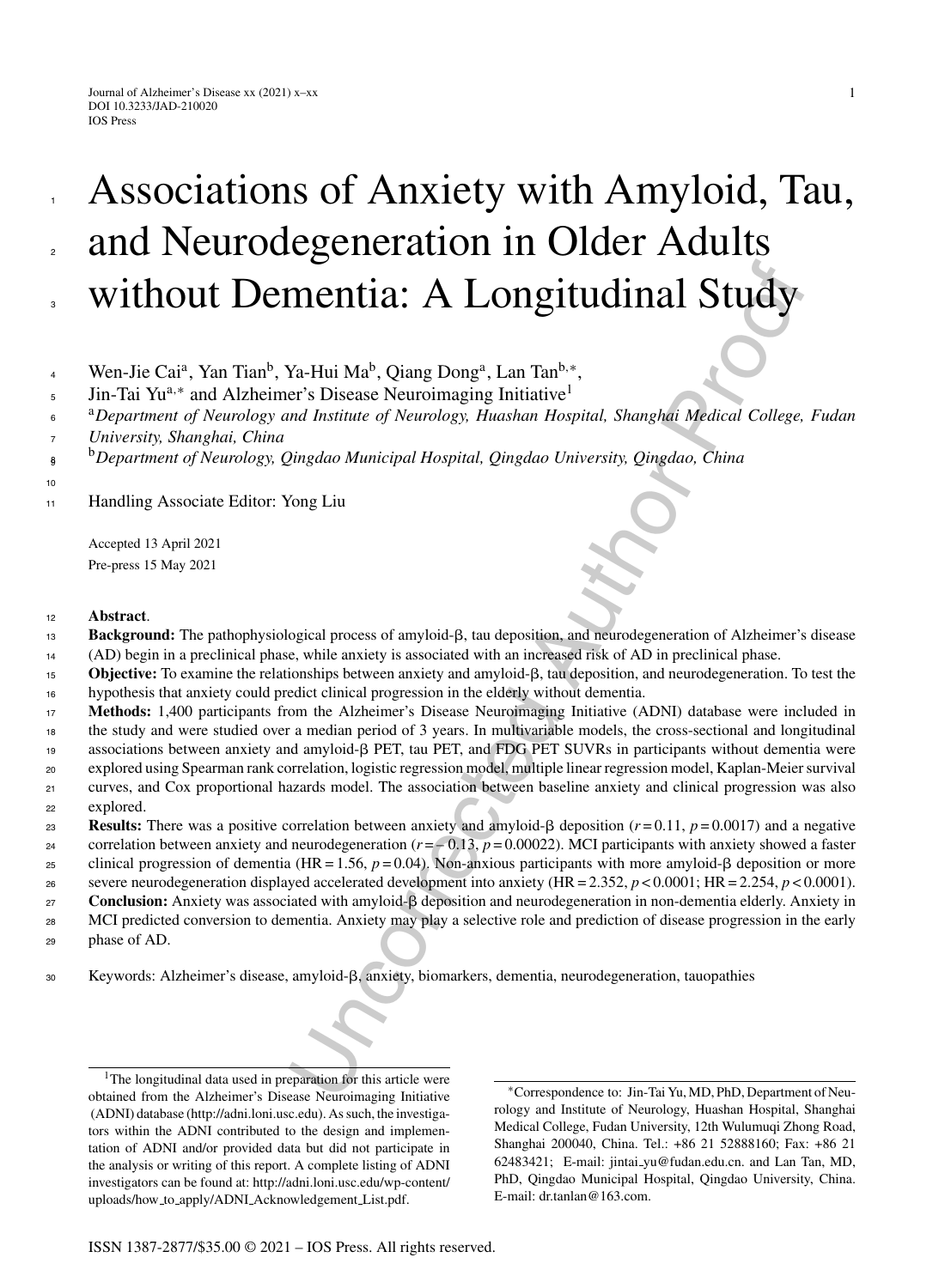#### <sup>31</sup> **INTRODUCTION**

 The pathophysiological process of amyloid- $\beta$ , tau deposition, and neurodegeneration of Alzheimer's disease (AD) begin in a preclinical phase which can be many years before the onset of clinical symptoms [1–3]. Neuropsychiatric symptoms are of interest to clinicians and researchers who focus on dementia because apart from impairment of memory, neuro- psychiatric symptoms also play an important role in preclinical AD [4, 5]. Anxiety, which is among these neuropsychiatric symptoms has been revealed to be associated with an increased risk of AD [6, 7], suggesting that anxiety might be a target for AD prevention.

ptoms are ot interest to **MATERIALS AND METHODS**<br>
And focus on dementia<br>
and of menopy, neuro-<br>
and the proof of the state of the media and the state is seen rectored at the state of the state of the state of the state of There is emerging evidence that anxiety is associ-46 ated with AD biomarkers both during the preclinical period and the clinical period of AD. It has been found that higher amyloid- $\beta$  burden was associated with increased anxious-depressive symptoms over time in cognitively normal old people [3] and subcor- tical neurofibrillary tangle accumulation was found to be associated with anxiety in dementia patients [8]. Anxiety has also been revealed to be related to AD cerebrospinal fluid (CSF) markers in mild cog- nitive impairment (MCI) patients by some studies: the presence of anxiety was associated with abnor- mal CSF t-tau concentration in MCI patients [9]. However, another study found that there was only a weak association between anxiety and elevated corti-60 cal amyloid-β deposition among cognitively normal elderly persons [10]. Also, and some studies found no association between mild behavioral impairment (which includes anxiety) and tau or neurodegener-<sup>64</sup> ation in cognitively intact elderly individuals [11]. These ambiguous consequences of studies, lack of study investigating the association between anxiety and AD biomarkers in cognitively normal people and lack of longitudinal studies have inspired us to further investigate the correlation between anxiety and AD biomarkers. More comprehensive understandings of the associations among anxiety, amyloid- $\beta$ , tau depo- sition, and neurodegeneration act importantly in prognosing among older adults without dementia.

<sup>74</sup> Herein, to further elucidate the relationships bet- $\frac{75}{10}$  ween anxiety and amyloid- $\beta$ , tau deposition, and neu-<sup>76</sup> rodegeneration in subjects with normal cognition and 77 MCI, we aimed to explore 1) the correlations bet- $\frac{78}{10}$  ween anxiety and amyloid- $\beta$ , tau deposition, and neu-<sup>79</sup> rodegeneration by cross-sectional analyses; and 2) <sup>80</sup> the longitudinal associations between anxiety and 81 amyloid-β, tau deposition, and neurodegeneration.

We expected anxiety as an early sign of the underlying  $\frac{82}{2}$ neuropathologic changes before the onset of clinical 83 symptoms of dementia. Additionally, we hypothesized baseline anxiety symptom would predict 85 clinical progression in individuals without dementia.

## **MATERIALS AND METHODS** 87

#### *Alzheimer's disease neuroimaging initiative*

We obtained data (including the baseline demographic characteristics, positron emission tomog- 90 raphy (PET) data, the Neuropsychiatric Inventory 91 score) from the Alzheimer's Disease Neuroimaging 92 Initiative (ADNI) database. ADNI was launched by 93 the NIA, National Institute of Biomedical Imaging 94 and Bioengineering, private pharmaceutical companies, and nonprofit organizations in 2003 collecting 96 information of magnetic resonance imaging (MRI), 97 PET, biological markers, clinical and neuropsycho- 98 logical assessments to test whether these data can be 99 combined to measure the progression of MCI and 100 early AD.

The principal investigator of this initiative is 102 Michael W. Weiner, MD, the VA Medical Center 103 and University of California-San Francisco. ADNI 104 is the result of efforts of many co-investigators from 105 a wide range of academic institution and private corporations. Subjects were recruited from over 50 sites 107 across the USA and Canada. For up-to-date infor- <sup>108</sup> mation on ADNI, visit<http://www.adni-info.org>. The 109 ADNI was approved by medical ethics committees of 110 all participating institutions. Written informed consent was obtained from all participants.

### *Participants* 113

Based on the data from ADNI, we selected the 114 data of  $1,400$  normal and MCI individuals available  $1,500$ with the anxiety score of the Neuropsychiatric Inventory (NPI-a), amyloid- $\beta$  PET, tau PET, and FDG 117 PET. The longest follow-up year of the individuals  $118$ in the present study was 9 years. The inclusion criteria for individuals without cognitive impairment or  $120$ with MCI was described as follows: normal individuals had a Mini-Mental State Examination (MMSE) 122 score of 24 to 30 and a Clinical Dementia Rating Sum 123 of Boxes (CDR-SB) score of 0, and normal activities <sup>124</sup> of daily living  $(ADL)$  assessed with the Functional  $125$ Activity Questionnaire (FAQ), without memory complaints. MCI subjects had memory complaints and 127 had objective memory impairment indicated by the 128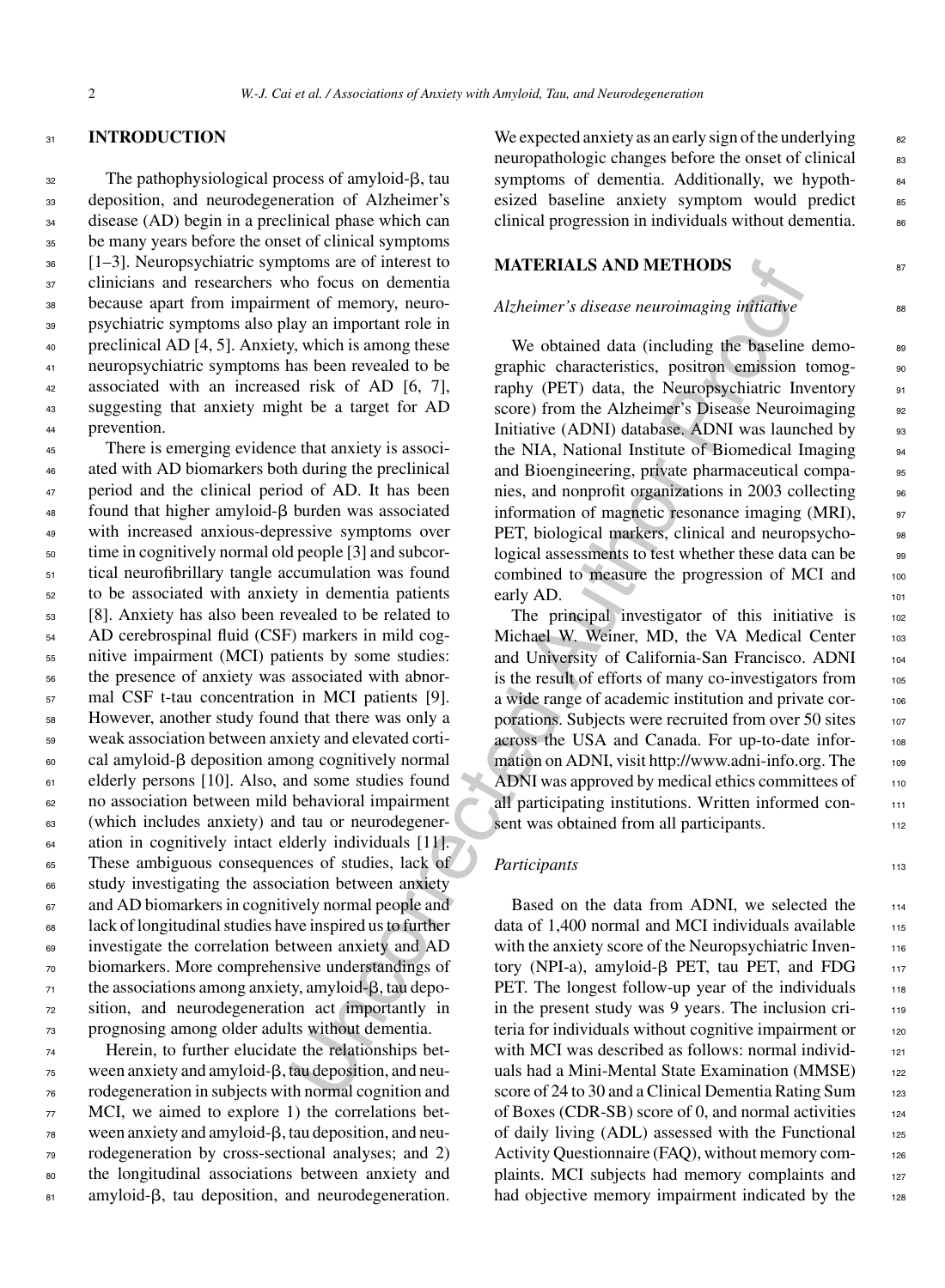<sup>129</sup> Wechsler Memory Scale Logical Memory II, a global <sup>130</sup> CDR score of 0.5 and a score equals to or more <sup>131</sup> than 0.5 on the memory box of the CDR, preserved 132 ADL assessed by the FAQ, and absence of dementia 133 [12, 13].

#### <sup>134</sup> *Assessment of anxiety symptom*

 The NPI was designed to assess the neuropsy- chiatric symptoms by evaluating the symptoms in both frequency and severity and NPI has established reliability and validity and was the most commonly used measure both in clinical and research settings when it comes to the assessment of neuropsychi-141 atric symptoms [14, 15]. The NPI includes 10 fields of neuropsychiatric symptoms which are elusions, hallucinations, agitation, dysphoria, anxiety, apa- thy, irritability, euphoria, disinhibition, and aberrant motor behavior, from which we chose the score of anxiety (NPI-a). The total anxiety score is a mul- tiplication of the frequency and severity of anxiety symptom. Frequency has a scale from 0 to 4, while severity has a scale from 1 to 3. In that case, the multi- plication score, as well as the total anxiety score, has a scale from 1 to 12. In our study, the NPI-a scores of the individuals with no anxiety symptom present were recorded as score 0 and greater score indicated greater anxiety. Participants were classified into two groups according to the NPI-a score, in which 0 was defined as an absence of anxiety symptom and 1–12 were defined as a presence of anxiety on the basis of prior studies [16–22]. Participants were classified into NPI-a positive (NPI-a+, *n* = 134) and NPI-a negative 160 (NPI-a -,  $n = 1266$ ) groups by their baseline NPI-a <sup>161</sup> score.

#### <sup>162</sup> *PET acquisition and processing*

 PET analysis data were obtained from UC Berke- ley and Lawrence Berkeley National Laboratory. Amyloid- $\beta$  PET imaging was measured with flor- betapir and tau PET was measured with floTaucipir. A native-space MRI scan for each subject that is segmented and parcellated with Freesurfer (ver-169 sion 5.3.0) was used to define cortical grey matter regions of interest (frontal, anterior/posterior cingu- late, lateral parietal, lateral temporal) that make up a summary cortical region of interest (ROI). The cortical summary ROI was divided by the whole cerebellum reference region. A florbetapir cutoff of 1.11 using the whole cerebellum reference region was taken, which was equivalent to the upper 95%

*m*<br>
(all, entothinal cortext, fusiform, para linguary<br>
(all, entothinal cortext, fusiform, para linguary<br>
and MPI has established to the symptoms in nook a cut point of tau PET [24, 25]. T+was def<br>
and NPI has establishe confidence interval above the mean of a group of  $177$ young normal controls [23]. Participants were classi- <sup>178</sup> fied into amyloid PET positive group  $(A+, n=284)$  179 and amyloid- $\beta$  PET negative group (A-,  $n = 356$ ). 180 *A* + was defined as a florbetapir SUVR above 1.11 and <sup>181</sup> A- was defined as a florbetapir SUVR below 1.11. The 182 tau PET (AV1451 PET) takeup included the amyg- $183$ dala, entorhinal cortex, fusiform, para hippocampal, <sup>184</sup> and inferior temporal and middle temporal gyri. We 185 took a cut point of 1.24 based on previous studies of  $1.86$ the cut point of tau PET  $[24, 25]$ .  $T +$ was defined as 187 a floTaucipir SUVR above 1.24 and T- was defined 188 as a floTaucipir SUVR below 1.24. Participants were  $1.89$ classified into tau PET positive group  $(T+, n=89)$  190 or tau PET negative group  $(T-, n=301)$ . FDG-PET  $_{191}$ data were acquired and reconstructed according to 192 a standardized protocol. The cutoff value of FDG- <sup>193</sup> PET was  $1.21$  [26].  $N+$  was defined as a FDG SUVR 194 below 1.21 according to previous studies  $[23, 26]$ . 195 Participants were classified into FDG PET positive 196 group  $(N+$ ,  $n = 168$ ) or FDG PET negative group  $(N-$  197  $n = 471$ , respectively, according to their baseline 198 FDG PET SUVRs.

# **Statistical analysis** 200

Descriptive statistics of baseline clinical and demographics were summarized, and we tested demo- <sup>202</sup> graphic variables between NPI-a+ and NPI-a - groups 203 separately in normal cognitive individuals and MCI 204 individuals by using Chi-square tests (for categori- <sup>205</sup> cal variables) and ANOVA (for continuous variables 206 with normal contribution). Demographic variables 207 were also tested between clinical converter and nonconverter. Converter was defined as the individuals 209 who had clinical progression from normal cognition 210 to MCI or from MCI to dementia.

We set the baseline as the time of the first visit  $_{212}$ of the NPI-a score. In the cross-sectional analyses, <sup>213</sup> we employed the baseline NPI-a score and avail-<br>214 able baseline PET SUVRs (amyloid- $\beta$ , tau, FDG). 215 In the longitudinal analyses of Kaplan-Meier plots, 216 we chose the datasets with 1) at least two visits of  $_{217}$ PET records; and 2) the first visit of PET was nega-<br>218 tive according to the cutoff value, in order to explore 219 the association between the baseline NPI-a status 220 and the progression of  $A/T/N$  status (as measured  $221$ by PET). To explore the associations between base-<br>222 line NPI-anxiety score and the three kinds of PET 223 SUVRs, several correlations and regression analy- <sup>224</sup> ses were performed. Firstly, we performed Spearman 225 correlation analyses and partial correlation to explore 226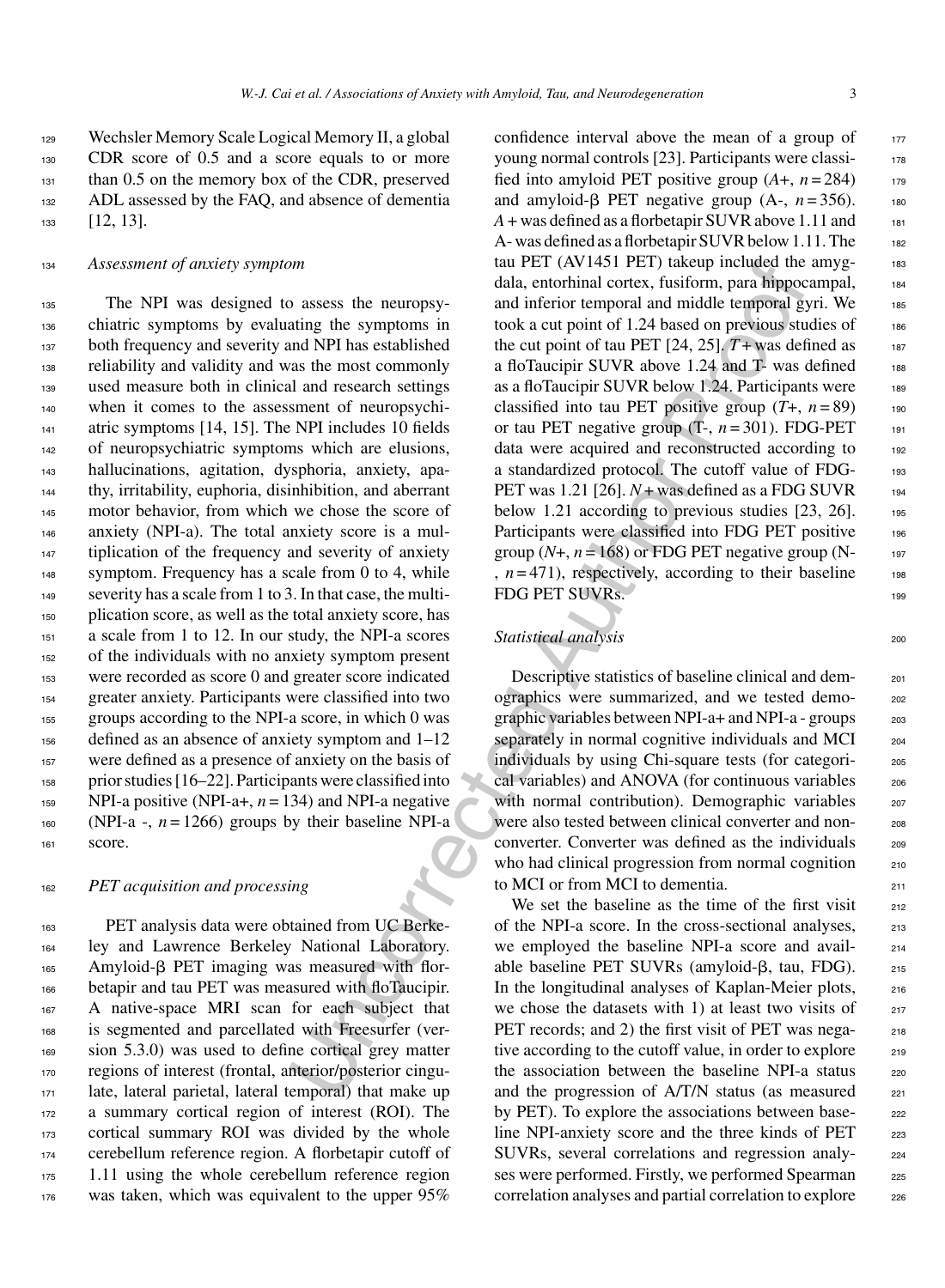the association between amyloid- $\beta$  PET SUVRs and NPI-a score at the baseline. In the partial correla- tion, age, education, gender,  $APOE \epsilon 4$  status were used as covariates. Similarly, the association between tau PET SUVRs and NPI-a score and the association between FDG glucose metabolism and NPI-a score were also explored by performing Spearman corre- lation analyses and partial correlation. Secondly, we carried out logistic regression analyses to evaluate the association between the three different kinds of PET SUVRs and anxiety status, which in the logis- tic linear regression model, age, gender, education  $_{239}$  vears, and *APOE*  $\varepsilon$ 4 status were used as covariates. In order to evaluate the association between clini- cal progression and anxiety symptom, we carried out logistic regression in which clinical progression of converter or non-converter was the binary dependent variable and NPI-a score at baseline was the inde- pendent variable. Age, gender, education years, and  $APOE \epsilon 4$  status were used as covariates.

 Then, we explored the longitudinal change of PET SUVRs by dividing the individuals into two groups with the criteria of baseline NPI-a score positive or not. The longitudinal change of NPI-a score was sim- ilarly explored to see whether different groups of baseline PET SUVRs positive and negative individ- uals had distinct trends of NPI-a score change. In addition, to access 1) the risk of progression from MCI to dementia; 2) the risk of anxiety status pro- gression; 3) the risk of PET SUVRs change, we constructed Kaplan-Meier plots and ran multivariate Cox proportional hazards model. All statistical anal- yses were performed using the R statistical software (version 3.6.3). The significance level was set 0.05 for all tests.

## **RESULTS** <sup>262</sup>

#### *Descriptive statistics* 263

A total of 1,400 ADNI participants were included 264 in the study, including 699 with normal cognition,  $701$   $265$ with MCI. In the cohort, the mean (standard devia-<br>266 tion, SD) age was  $72.2$  (6.86) and among them  $704$  267  $(49.6\%)$  were women; mean (SD) years of education  $268$ was  $16.4$  (2.58) years; 477 of them were apolipopro-<br><sub>269</sub> tein E (*APOE*)  $\varepsilon$ 4 allele carriers.

Group characteristics and comparisons are presented in Table 1. In individuals with MCI, there  $272$ were no significant differences between groups for 273 age (*p* = 0.395), gender (*p* = 0.76), tau PET SUVRs <sup>274</sup>  $(p=0.466)$ , MMSE  $(p=0.123)$ , and MoCA score 275  $(p=0.515)$ . NPI-a+individuals were more likely to  $276$ have higher amyloid-β PET SUVRs  $(p=0.0207)$  277 as well as have less education  $(p < 0.01)$ . NPI- 278 a+ individuals were more likely to be  $APOE$   $\varepsilon$ 4+ 279  $(p=0.01277)$ .

Converter who experienced clinical progression <sup>281</sup> in the follow-up years tended to be older (Table 2, 282  $p$  < 0.001) and were more likely to be *APOE*  $\varepsilon$ 4+ 283  $(p<0.001)$ . Additionally, their baseline amyloid  $_{284}$ deposition and glucose metabolism detected by PET 285 were both significantly higher than non-converters 286  $(p<0.001)$ , as well as tau deposition  $(p=0.016)$ . The 287 anxiety score was significantly higher in the converters  $(p=0.021)$ . The mean NPI-a score of the 289 converters was 0.442. The MMSE score and MoCA 290 score were significantly higher in the non-convertors 291  $(p<0.001, p<0.001)$ . The mean MMSE score of the 292 converters was 27.7 and the MoCA score of the con- <sup>293</sup> verters was 22.7.

| were also explored by performing Spearman corre-                                                                                                                      |                            |                                                    |                  | with MCT. In the conort, the mean (standard devia-                                                                                                                                                                                                                                                                                                                                                                                                                                                                                                                          |                             |                  |  |  |
|-----------------------------------------------------------------------------------------------------------------------------------------------------------------------|----------------------------|----------------------------------------------------|------------------|-----------------------------------------------------------------------------------------------------------------------------------------------------------------------------------------------------------------------------------------------------------------------------------------------------------------------------------------------------------------------------------------------------------------------------------------------------------------------------------------------------------------------------------------------------------------------------|-----------------------------|------------------|--|--|
| lation analyses and partial correlation. Secondly, we<br>carried out logistic regression analyses to evaluate<br>the association between the three different kinds of |                            |                                                    |                  | tion, SD) age was $72.2$ (6.86) and among them $704$<br>(49.6%) were women; mean (SD) years of education                                                                                                                                                                                                                                                                                                                                                                                                                                                                    |                             |                  |  |  |
|                                                                                                                                                                       |                            |                                                    |                  |                                                                                                                                                                                                                                                                                                                                                                                                                                                                                                                                                                             |                             |                  |  |  |
|                                                                                                                                                                       |                            |                                                    |                  | was 16.4 (2.58) years; 477 of them were apolipopro-<br>tein E ( $APOE$ ) $\varepsilon$ 4 allele carriers.                                                                                                                                                                                                                                                                                                                                                                                                                                                                   |                             |                  |  |  |
| PET SUVRs and anxiety status, which in the logis-                                                                                                                     |                            |                                                    |                  |                                                                                                                                                                                                                                                                                                                                                                                                                                                                                                                                                                             |                             |                  |  |  |
| tic linear regression model, age, gender, education                                                                                                                   |                            |                                                    |                  | Group characteristics and comparisons are pre-                                                                                                                                                                                                                                                                                                                                                                                                                                                                                                                              |                             |                  |  |  |
| years, and $APOE$ $\varepsilon$ 4 status were used as covariates.                                                                                                     |                            |                                                    |                  | sented in Table 1. In individuals with MCI, there                                                                                                                                                                                                                                                                                                                                                                                                                                                                                                                           |                             |                  |  |  |
| In order to evaluate the association between clini-                                                                                                                   |                            |                                                    |                  | were no significant differences between groups for                                                                                                                                                                                                                                                                                                                                                                                                                                                                                                                          |                             |                  |  |  |
| cal progression and anxiety symptom, we carried out                                                                                                                   |                            |                                                    |                  | age ( $p = 0.395$ ), gender ( $p = 0.76$ ), tau PET SUVRs                                                                                                                                                                                                                                                                                                                                                                                                                                                                                                                   |                             |                  |  |  |
| logistic regression in which clinical progression of                                                                                                                  |                            |                                                    |                  | $(p=0.466)$ , MMSE $(p=0.123)$ , and MoCA score                                                                                                                                                                                                                                                                                                                                                                                                                                                                                                                             |                             |                  |  |  |
|                                                                                                                                                                       |                            |                                                    |                  | $(p=0.515)$ . NPI-a+individuals were more likely to                                                                                                                                                                                                                                                                                                                                                                                                                                                                                                                         |                             |                  |  |  |
| converter or non-converter was the binary dependent                                                                                                                   |                            |                                                    |                  |                                                                                                                                                                                                                                                                                                                                                                                                                                                                                                                                                                             |                             |                  |  |  |
| variable and NPI-a score at baseline was the inde-                                                                                                                    |                            |                                                    |                  | have higher amyloid- $\beta$ PET SUVRs ( $p = 0.0207$ )                                                                                                                                                                                                                                                                                                                                                                                                                                                                                                                     |                             |                  |  |  |
| pendent variable. Age, gender, education years, and                                                                                                                   |                            |                                                    |                  | as well as have less education $(p<0.01)$ . NPI-                                                                                                                                                                                                                                                                                                                                                                                                                                                                                                                            |                             |                  |  |  |
| APOE $\varepsilon$ 4 status were used as covariates.                                                                                                                  |                            |                                                    |                  | a+ individuals were more likely to be $APOE \epsilon$ 4+                                                                                                                                                                                                                                                                                                                                                                                                                                                                                                                    |                             |                  |  |  |
| Then, we explored the longitudinal change of PET                                                                                                                      |                            |                                                    | $(p=0.01277)$ .  |                                                                                                                                                                                                                                                                                                                                                                                                                                                                                                                                                                             |                             |                  |  |  |
| SUVRs by dividing the individuals into two groups                                                                                                                     |                            |                                                    |                  | Converter who experienced clinical progression<br>in the follow-up years tended to be older (Table 2,<br>$p < 0.001$ ) and were more likely to be <i>APOE</i> $\varepsilon$ 4+<br>$(p<0.001)$ . Additionally, their baseline amyloid<br>deposition and glucose metabolism detected by PET<br>were both significantly higher than non-converters<br>$(p<0.001)$ , as well as tau deposition $(p=0.016)$ . The<br>anxiety score was significantly higher in the con-<br>verters ( $p = 0.021$ ). The mean NPI-a score of the<br>converters was 0.442. The MMSE score and MoCA |                             |                  |  |  |
| with the criteria of baseline NPI-a score positive or                                                                                                                 |                            |                                                    |                  |                                                                                                                                                                                                                                                                                                                                                                                                                                                                                                                                                                             |                             |                  |  |  |
| not. The longitudinal change of NPI-a score was sim-                                                                                                                  |                            |                                                    |                  |                                                                                                                                                                                                                                                                                                                                                                                                                                                                                                                                                                             |                             |                  |  |  |
| ilarly explored to see whether different groups of                                                                                                                    |                            |                                                    |                  |                                                                                                                                                                                                                                                                                                                                                                                                                                                                                                                                                                             |                             |                  |  |  |
| baseline PET SUVRs positive and negative individ-                                                                                                                     |                            |                                                    |                  |                                                                                                                                                                                                                                                                                                                                                                                                                                                                                                                                                                             |                             |                  |  |  |
|                                                                                                                                                                       |                            |                                                    |                  |                                                                                                                                                                                                                                                                                                                                                                                                                                                                                                                                                                             |                             |                  |  |  |
| uals had distinct trends of NPI-a score change. In                                                                                                                    |                            |                                                    |                  |                                                                                                                                                                                                                                                                                                                                                                                                                                                                                                                                                                             |                             |                  |  |  |
| addition, to access 1) the risk of progression from                                                                                                                   |                            |                                                    |                  |                                                                                                                                                                                                                                                                                                                                                                                                                                                                                                                                                                             |                             |                  |  |  |
| MCI to dementia; 2) the risk of anxiety status pro-                                                                                                                   |                            |                                                    |                  |                                                                                                                                                                                                                                                                                                                                                                                                                                                                                                                                                                             |                             |                  |  |  |
| gression; 3) the risk of PET SUVRs change, we                                                                                                                         |                            |                                                    |                  |                                                                                                                                                                                                                                                                                                                                                                                                                                                                                                                                                                             |                             |                  |  |  |
| constructed Kaplan-Meier plots and ran multivariate                                                                                                                   |                            |                                                    |                  |                                                                                                                                                                                                                                                                                                                                                                                                                                                                                                                                                                             |                             |                  |  |  |
| Cox proportional hazards model. All statistical anal-                                                                                                                 |                            |                                                    |                  | score were significantly higher in the non-convertors                                                                                                                                                                                                                                                                                                                                                                                                                                                                                                                       |                             |                  |  |  |
| yses were performed using the R statistical software                                                                                                                  |                            |                                                    |                  | $(p<0.001, p<0.001)$ . The mean MMSE score of the                                                                                                                                                                                                                                                                                                                                                                                                                                                                                                                           |                             |                  |  |  |
| (version $3.6.3$ ). The significance level was set $0.05$                                                                                                             |                            |                                                    |                  | converters was 27.7 and the MoCA score of the con-                                                                                                                                                                                                                                                                                                                                                                                                                                                                                                                          |                             |                  |  |  |
| for all tests.                                                                                                                                                        |                            |                                                    |                  | verters was 22.7.                                                                                                                                                                                                                                                                                                                                                                                                                                                                                                                                                           |                             |                  |  |  |
|                                                                                                                                                                       |                            |                                                    |                  |                                                                                                                                                                                                                                                                                                                                                                                                                                                                                                                                                                             |                             |                  |  |  |
|                                                                                                                                                                       |                            |                                                    | Table 1          |                                                                                                                                                                                                                                                                                                                                                                                                                                                                                                                                                                             |                             |                  |  |  |
|                                                                                                                                                                       |                            | Baseline demographic characteristics of the sample |                  |                                                                                                                                                                                                                                                                                                                                                                                                                                                                                                                                                                             |                             |                  |  |  |
|                                                                                                                                                                       |                            | $CN (n = 699)$                                     |                  |                                                                                                                                                                                                                                                                                                                                                                                                                                                                                                                                                                             | $MCI(n = 701)$              |                  |  |  |
|                                                                                                                                                                       | NPI-a-                     | $NPI-a+$                                           | $\boldsymbol{p}$ | NPI-a-                                                                                                                                                                                                                                                                                                                                                                                                                                                                                                                                                                      | NPI-a+                      | $\boldsymbol{p}$ |  |  |
|                                                                                                                                                                       | $(n=669)$                  | $(n=30)$                                           |                  | $(n=597)$                                                                                                                                                                                                                                                                                                                                                                                                                                                                                                                                                                   | $(n=104)$                   |                  |  |  |
| Gender, female (%)                                                                                                                                                    | 387 (57.8%)                | 18 (60.0%)                                         | 0.96             | 254 (42.5%)                                                                                                                                                                                                                                                                                                                                                                                                                                                                                                                                                                 | 42 (40.4%)                  | 0.76             |  |  |
| Education (SD), y                                                                                                                                                     | 16.6(2.47)                 | 16.5(2.36)                                         | 0.757            | 16.3(2.59)                                                                                                                                                                                                                                                                                                                                                                                                                                                                                                                                                                  | 15.5(3.01)                  | $< 0.01*$        |  |  |
| Age $(SD)$ , y                                                                                                                                                        | 72.2 (6.30)                | 72.1 (5.66)                                        | 0.916            | 72.2 (7.29)                                                                                                                                                                                                                                                                                                                                                                                                                                                                                                                                                                 | 71.6 (8.04)                 | 0.395            |  |  |
| APOE $\varepsilon$ 4 carriers                                                                                                                                         |                            |                                                    | 0.29             |                                                                                                                                                                                                                                                                                                                                                                                                                                                                                                                                                                             |                             | $0.01277*$       |  |  |
| 1(%)                                                                                                                                                                  | 172(25.7%)                 | 7(23.3%)                                           |                  | 192 (32.2%)                                                                                                                                                                                                                                                                                                                                                                                                                                                                                                                                                                 | 33 (31.7%)                  |                  |  |  |
| 2(%)<br>Aβ PET SUVRs (SD)                                                                                                                                             | $15(2.2\%)$<br>1.12(0.172) | 2(6.7%)<br>1.11(0.189)                             | 0.861            | 40(6.7%)<br>1.21(0.236)                                                                                                                                                                                                                                                                                                                                                                                                                                                                                                                                                     | $15(14.4\%)$<br>1.29(0.215) | $0.0207*$        |  |  |
| Tau PET SUVRs (SD)                                                                                                                                                    | 1.16(0.123)                | 1.22(0.249)                                        | 0.161            | 1.26(0.275)                                                                                                                                                                                                                                                                                                                                                                                                                                                                                                                                                                 | 1.32(0.276)                 | 0.466            |  |  |
| FDG PET (SD)                                                                                                                                                          | 1.31(0.110)                | 1.29(0.158)                                        | 0.293            | 1.25(0.132)                                                                                                                                                                                                                                                                                                                                                                                                                                                                                                                                                                 | 1.22(0.106)                 | 0.0652           |  |  |
| MMSE score (SD)                                                                                                                                                       | 29.1 (1.17)                | 29.0(1.38)                                         | 0.621            | 28.0(1.81)                                                                                                                                                                                                                                                                                                                                                                                                                                                                                                                                                                  | 27.7(2.25)                  | 0.123            |  |  |
| MoCA score (SD)                                                                                                                                                       | 25.9(2.52)                 | 25.9(2.95)                                         | 0.925            | 23.3(3.22)                                                                                                                                                                                                                                                                                                                                                                                                                                                                                                                                                                  | 23.1(3.05)                  | 0.515            |  |  |

| Table 1                                            |
|----------------------------------------------------|
| Baseline demographic characteristics of the sample |

Data are mean (SD) or number (%) unless otherwise stated. SD, standard deviation; FDG, <sup>18</sup>F-fluorodeoxyglucose; MMSE, Mini-Mental State Examination; MoCA, Montreal cognitive assessment; NPI-a, the score of anxiety in Neuropsychiatric Inventory; NPI-a+, NPI-a positive group; NPI-a–, NPI-a negative group; CN, cognitive normal individuals; MCI, mild cognitive impairment individuals.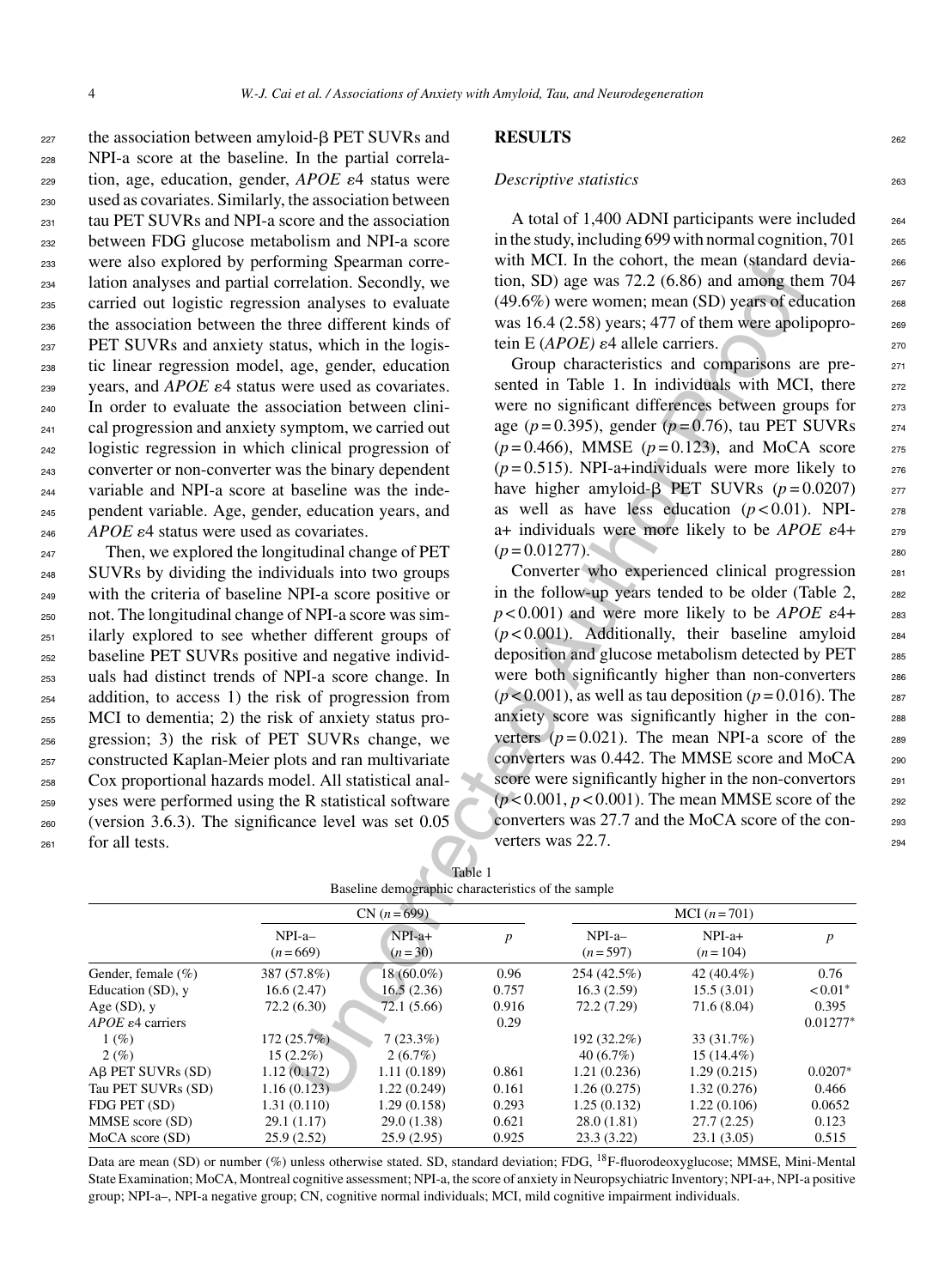|                                                   | non-converter<br>$(n=815)$ | Converter<br>$(n=233)$ | p                      |
|---------------------------------------------------|----------------------------|------------------------|------------------------|
| Gender, female $(\% )$                            | 404 (49.6%)                | $100(42.9\%)$          | 0.086                  |
| Education (SD), y                                 | 16.4(2.61)                 | 16.1(2.73)             | 0.054                  |
| Age $(SD)$ , y                                    | 72.0(6.73)                 | 74.4 (6.89)            | $< 0.001*$             |
| <i>APOE</i> $\varepsilon$ 4 genotype carriers (%) | 273 (33.5%)                | 129 (55.4%)            | $< 0.001*$             |
| Aβ PET SUVRs (SD)                                 | 1.13(0.188)                | 1.32(0.231)            | $< 0.001$ <sup>*</sup> |
| Tau PET SUVRs (SD)                                | 1.20(0.211)                | 1.72(0.494)            | $0.016*$               |
| FDG PET (SD)                                      | 1.30(0.119)                | 1.20(0.125)            | $< 0.001*$             |
| NPI-a score                                       | 0.213(0.887)               | 0.442(1.39)            | $0.021*$               |
| MMSE score (SD)                                   | 28.7(1.56)                 | 27.7(1.90)             | $< 0.001*$             |
| MoCA score (SD)                                   | 25.0(2.94)                 | 22.7(3.10)             | $< 0.001$ <sup>*</sup> |

Table 2 Baseline characteristic of converter and non-converter

Data are mean (SD) or number (%) unless otherwise stated. SD, standard deviation; FDG, 18F-fluorodeoxyglucose; MMSE, Mini-Mental State Examination; MoCA, Montreal cognitive assessment; NPI-a, the score of anxiety in Neuropsychiatric Inventory.



Fig. 1. Cross-sectional association between Aβ PET SUVRs, FDG PET values, tau PET SUVRs, and NPI-a score at baseline. NPI-a had a positive relationship with AV45 PET SUVRs. NPI-a had a negative relationship with FDG PET values. There was no significant relationship between NPI-a and tau PET SUVRs. NPI-a score, anxiety score from Neuropsychiatric Inventory (NPI).

<sup>295</sup> *Anxiety associated with more amyloid deposition* <sup>296</sup> *and lower glucose metabolism in non-dementia*

 In the cross-sectional analyses, results from the Spearman correlation between the amyloid- $\beta$  PET SUVRs and NPI-a score showed a positive linear relationship (*r* = 0.11, *p* = 0.0017; Fig. 1A). As for 301 the result between the FDG glucose metabolism and NPI-a score, it showed a negative linear relationship (*r* = – 0.13, *p* = 0.00022; Fig. 1B). Partial correla- tion also showed a significant association between anxiety with FDG glucose metabolism (*r* = –0.093,  $p = 0.012$ ). In the logistic regression models, FDG PET showed an association with anxiety status, 308 adjusted by age, gender, education, and *APOE*  $\varepsilon$ 4 car- $\frac{309}{200}$  rier (Table 3,  $p = 0.007$ ). In the longitudinal analyses, baseline amyloid- $\beta$  PET positive individuals had an 311 increased risk of conversion from anxiety negative to anxiety positive situation (Fig. 2A, *p* < 0.0001). Base-line FDG PET positive individuals had an increased

risk of conversion from anxiety negative to anxi- <sup>314</sup> ety positive situation (Fig. 2B,  $p < 0.0001$ ). The cox  $315$ proportional hazard model revealed that after correc-<br>316 tion for baseline age, gender, education, and *APOE* 317  $\varepsilon$ 4, baseline amyloid- $\beta$  PET positive state or base-<br>318 line FDG PET positive state was still associated 319 with a more rapid change of anxiety score (Table 5,  $\frac{320}{2}$  $p < 0.0001$ ). We did not find any significant association between anxiety and tau PET in the analyses. 322 The results from the Spearman correlation between 323 tau PET SUVRs and NPI-a score did not demon-<br>324 strate a significant correlation  $(r=0.086, p=0.091;$  325 Fig. 1C). Partial correlation did not show a signifi-<br>326 cant association between amyloid- $\beta$  PET SUVRs and  $\qquad$  327 NPI-a score  $(r=0.03, p=0.41)$ . Also, it did not show  $328$ a significant association between tau PET SUVRs 329 and NPI-a score  $(r=0.008, p=0.88)$ . In the logistic  $\qquad$  330 regression models, there was no association between  $331$ tau PET and anxiety status, adjusted by age, gender, 332 education, and *APOE*  $\varepsilon$ 4 carrier (Table 3,  $p = 0.418$ ). 333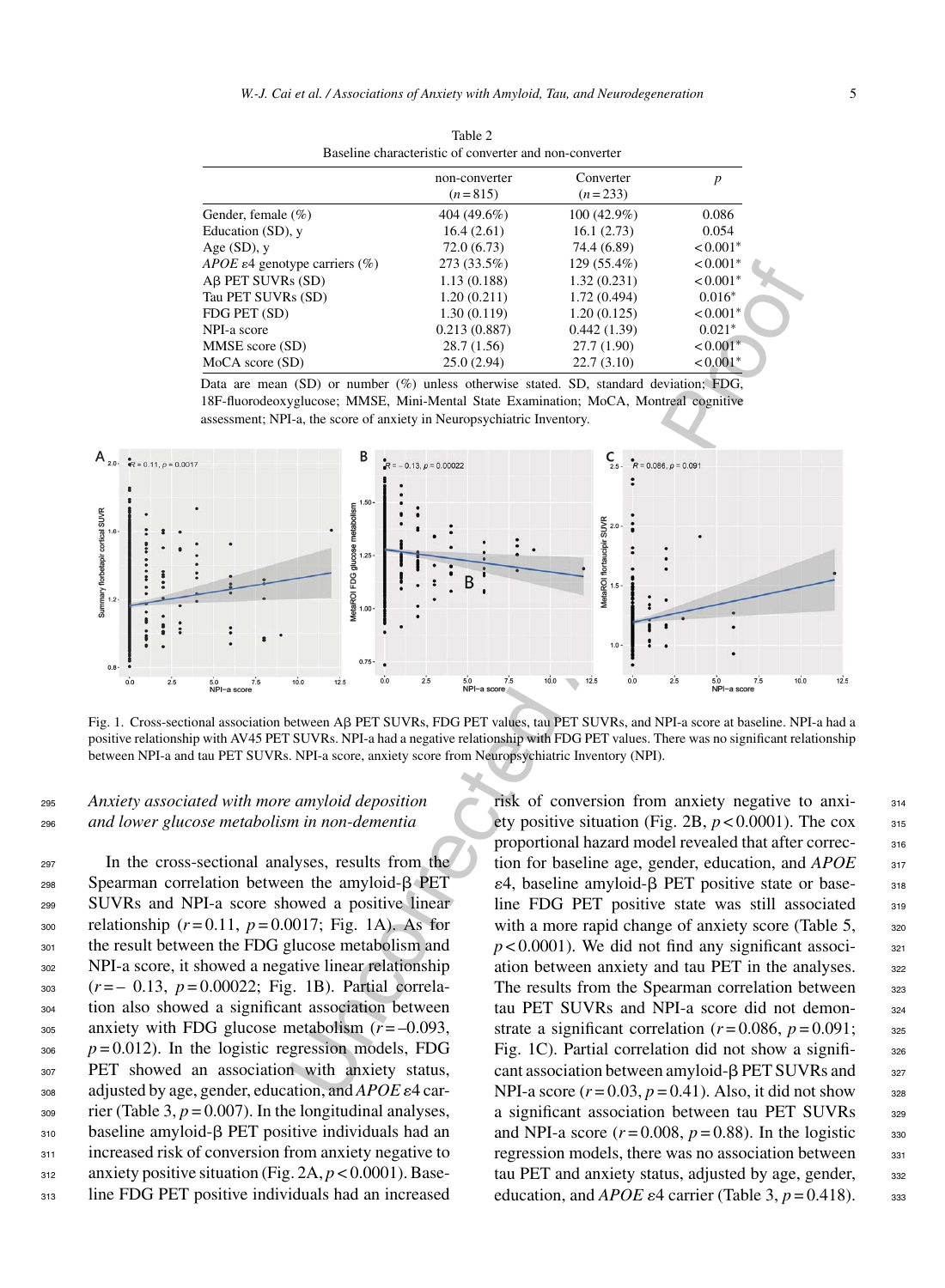

Fig. 2. Kaplan-Meier survival curves estimates for the anxiety status. Probability of non-progression from NPI- to NPI+, for different PET groups is shown. Estimated number of remaining individuals at risk of conversion to NPI+at each time point are also represented. Follow-up years' investigation revealed that individuals with baseline AB PET+ situation had an increased risk of conversion from anxiety negative to anxiety positive situation than individuals with baseline AB PET – situation. Individuals with baseline tau PET+ situation had an increased risk of conversion from anxiety negative to anxiety positive situation than individuals with baseline tau PET - situation. A $\beta$  PET+, amyloid- $\beta$ PET positive status; Aß PET–, amyloid-ß PET negative status; FDG PET+, FDG PET positive status; FDG PET-, FDG PET negative status.

Table 3 Estimates for Aß-PET, Tau-PET, or FDG-PET for predicting anxiety status in logistic regression models

Table 4 Estimates for NPI-a score for predicting converter or non-converter in logistic regression models

|         | Predictor                | OR (95% CI)       | D        |
|---------|--------------------------|-------------------|----------|
| anxiety | A <sub>B</sub> PET SUVRs | 3.12(0.93, 10.08) | 0.061    |
| status  | Age                      | 0.97(0.93, 1.01)  | 0.095    |
|         | Gender (male)            | 1.45(0.88, 2.41)  | 0.143    |
|         | Education                | 0.93(0.85, 1.02)  | 0.132    |
|         | $APOE \epsilon 4$        | 1.60(1.10, 2.33)  | $0.014*$ |
| anxiety | <b>Tau PET SUVRs</b>     | 2.97(0.12, 30.11) | 0.418    |
| status  | Age                      | 1.01(0.92, 1.10)  | 0.832    |
|         | Gender (male)            | 0.97(0.30, 2.98)  | 0.964    |
|         | Education                | 0.93(0.74, 1.19)  | 0.562    |
|         | $APOE \epsilon 4$        | 0.95(0.34, 2.33)  | 0.923    |
| anxiety | <b>FDG PET SUVRs</b>     | 0.07(0.01, 0.46)  | $0.007*$ |
| status  | Age                      | 1.01(0.97, 1.04)  | 0.719    |
|         | Gender (male)            | 0.81(0.49, 1.34)  | 0.423    |
|         | Education                | 0.88(0.80, 0.97)  | $0.007*$ |
|         | $APOE \epsilon 4$        | 1.12(0.75, 1.63)  | 0.569    |

Adjusted by age, gender, education, and *APOE*  $\varepsilon$ 4 carrier.

<sup>334</sup> These results indicate that the AD-related pathologi- $_{335}$  cal changes (A $\beta$  deposition and glucose metabolism) <sup>336</sup> may interact with the development of anxiety.

# <sup>337</sup> *NPI-a for predicting clinical progression from* <sup>338</sup> *MCI to dementia*

<sup>339</sup> Logistic regression model revealed that NPI-a <sup>340</sup> score, adjusted by the covariates of age, gender,

|                                | OR (95% CI)      | p          |
|--------------------------------|------------------|------------|
| NPI-a score                    | 1.21(1.06, 1.38) | $0.003*$   |
| Education                      | 0.96(0.90, 1.01) | 0.092      |
| Age                            | 1.07(1.04, 1.09) | $< 0.001*$ |
| Gender (male)                  | 1.19(0.87, 1.64) | 0.178      |
| $APOE$ $\varepsilon$ 4 carrier | 2.75(2.02, 3.76) | $< 0.001*$ |
|                                |                  |            |

education, and  $APOE \varepsilon 4$ , was associated with clini-<br> $341$ cal progression (Table 4,  $p = 0.003$ ). Figure 3 exhibits  $_{342}$ the results of Kaplan-Meier analyses. MCI individu-<br><sub>343</sub> als with baseline NPI-a+ state had an increased risk  $344$ of conversion to dementia (Fig. 3,  $p = 0.037$ ). The  $_{345}$ cox proportional hazard model revealed that MCI par- <sup>346</sup> ticipants with anxiety symptom showed a relatively  $347$ faster clinical progression of dementia  $(HR = 1.56, \ldots)$  $p = 0.04$ ). However, after correction for baseline age,  $\frac{348}{2}$ gender, education, and *APOE*  $\varepsilon$ 4, we did not find a  $\frac{350}{250}$ significant difference between two groups (Table 6, 351 HR = 1.48,  $p = 0.059$ ). These results indicated that  $352$ anxiety symptom evaluated by NPI-a score may help 353 predict clinical progression in dementia. According 354 to the adjusted cox proportional hazard model, it  $\frac{355}{355}$ is possible that anxiety symptom may interact with 356 other factors when contributing to the progression in  $357$ dementia. 358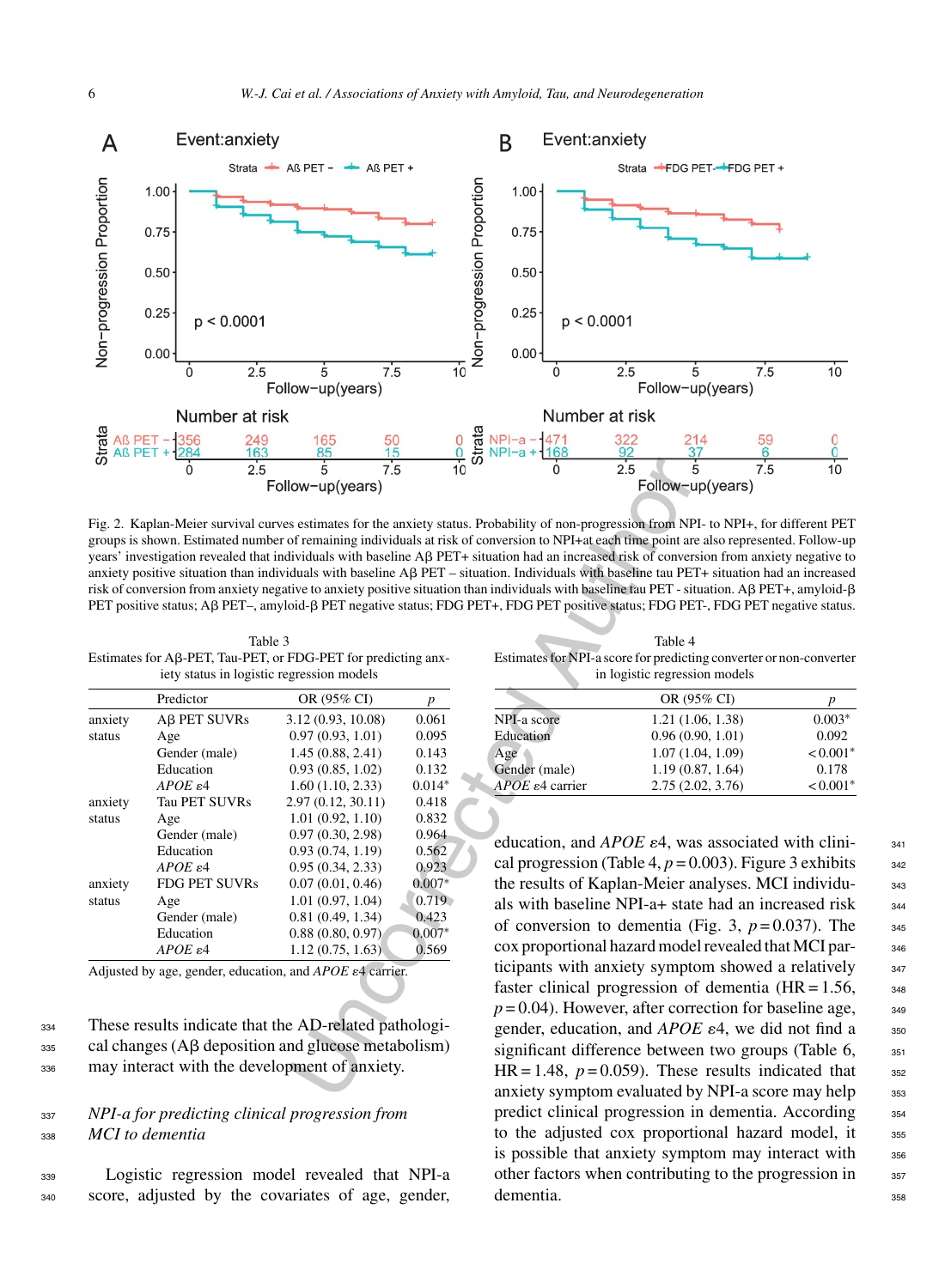| with $\overrightarrow{AB}$ PET- and FDG PET- as the reference |                                            |             |                                 |                         |  |
|---------------------------------------------------------------|--------------------------------------------|-------------|---------------------------------|-------------------------|--|
| <b>Biomarkers</b>                                             | Crude                                      |             | Adjusted                        |                         |  |
|                                                               | <b>Hazard Ratio</b><br>$(95\% \text{ CI})$ |             | <b>Hazard Ratio</b><br>(95% CI) |                         |  |
| $AB$ PET-                                                     | Reference                                  |             | Reference                       |                         |  |
| AV45 PET+                                                     | 2.498 (1.697, 3.677)                       | $< 0.0001*$ | 2.352 (1.528,3.620)             | $< 0.0001*$             |  |
| FDG PET-                                                      | Reference                                  |             | Reference                       |                         |  |
| FDG PET+                                                      | 2.334 (1.597, 3.411)                       | $< 0.0001*$ | 2.254 (1.519, 3.343)            | $< 0.0001$ <sup>*</sup> |  |

Table 5 Risk of progressive anxiety symptom in A $\beta$  PET+ and FDG PET+, compared with individuals

Adjusted by age, gender, education, and *APOE*  $\epsilon$ 4. AV45 PET+ individuals had significant risk of developing into anxiety situation compared with AV45 PET– individuals. FDG PET+individuals had significant risk of developing into anxiety situation compared with FDG PET – individuals.



Fig. 3. Kaplan-Meier survival curves estimates for the clinical progression. Probability of non-progression from MCI to dementia, for different baseline NPI groups is shown. Estimated number of remaining MCI individuals at risk of conversion to dementia at each time point are also represented. MCI individuals with baseline NPI-a positive state had an increased risk of conversion to dementia. NPI-a–, NPI-a negative group; NPI-a+, NPI-a positive group.

| Table 6                                                            |  |
|--------------------------------------------------------------------|--|
| Risk of progressive cognitive deterioration (from MCI to dementia) |  |
| in NPI-a+individuals compared with NPI-a - individuals as the      |  |
| reference                                                          |  |

|                   |                                     | 1010101100 |                                            |       |
|-------------------|-------------------------------------|------------|--------------------------------------------|-------|
|                   | Crude                               |            | Adjusted                                   |       |
| <b>Biomarkers</b> | Hazard Ratio<br>$(95\% \text{ CI})$ | n          | <b>Hazard Ratio</b><br>$(95\% \text{ CI})$ | p     |
| $NPI-a-$          | Reference                           |            | Reference                                  |       |
| $NPI-a+$          | 1.56<br>(1.04, 2.35)                | $0.04*$    | 1.48<br>(0.98, 2.25)                       | 0.059 |

Adjusted by age, gender, education and *APOE*  $\varepsilon$ 4. NPI-a+ individuals had significant risk of progressive cognitive deterioration into dementia compared with NPI-a – individuals.

# *AD-related pathologies are not influenced by* 359 *early-stage anxiety symptom*

We explored whether anxiety might contribute to  $361$ amyloid- $\beta$  deposition, tau deposition, and glucose  $\frac{362}{20}$ metabolism in MCI. In both of the linear regres-<br>363 sion models and logistic regression models, adjusted  $364$ by age, gender, education, and  $APOE \varepsilon 4$  carrier, no  $365$ statistical significance was found for NPI-a score 366 predicting amyloid- $\beta$  PET, tau PET, and FDG PET  $\qquad$  367 (Supplementary Tables 1 and 2). Similarly, we did  $368$ not observe an increased risk of conversion from 369 PET negative to PET positive state for individuals  $370$ with baseline NPI-a+ situation (Supplementary Fig- $371$ ure 1). These results suggested that anxiety symptom  $372$ at the early stage of AD may not contribute to the AD  $\frac{373}{375}$ related pathology. 374

# **DISCUSSION** 375

Uncorrected Author Proof We performed an exploratory study of the associa-<br>376 tions between anxiety and amyloid- $\beta$  deposition, tau  $\frac{377}{27}$ deposition, neurodegeneration in the elderly without 378 dementia. 1400 participants were included. However,  $379$ due to the lack of follow-up diagnostic information 380 of 352 participants, 1048 participants were analyzed 381 in the longitudinal study of clinical progression. With 382 regard to the amyloid- $\beta$  biomarker, we found that the  $\qquad$  383 presence of anxiety symptom at baseline is associ- <sup>384</sup> ated with higher baseline amyloid- $\beta$  deposition. Also,  $\qquad$  385 we found that individuals with amyloid- $\beta$  PET pos-<br>see itive situation at the baseline show a faster increase 387 of NPI-a score during the follow-up years, and the 388 same group of people were more possible to change 389 from anxiety negative to anxiety positive situation. 390 These suggest a link between anxiety and amyloid- $\beta$ deposition in AD. The Cox progression adjusted for  $\frac{392}{2}$ baseline age, gender, education and *APOE* ε4 helped 393 to reveal that amyloid- $\beta$  PET positive individuals 394

391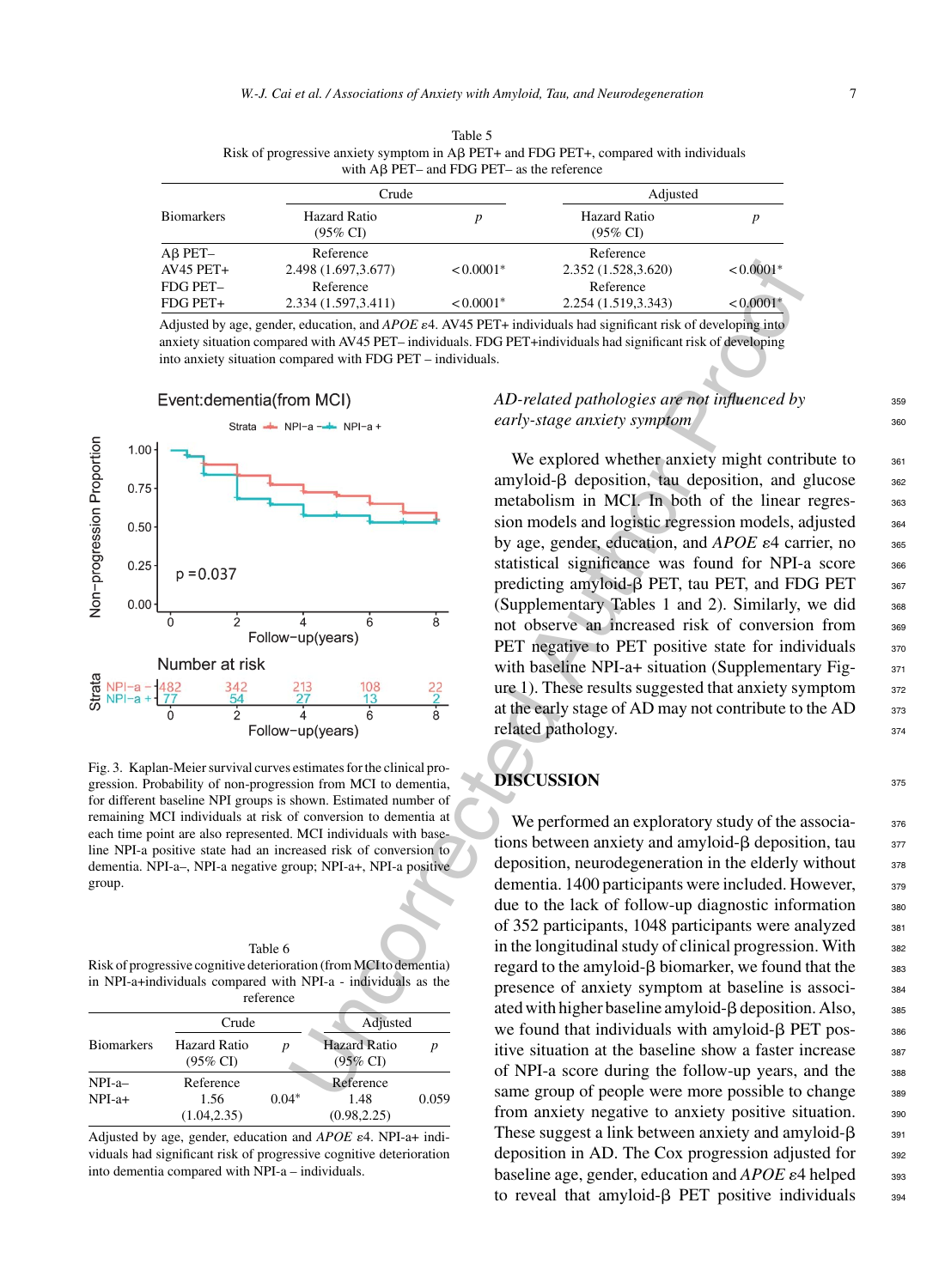were more likely to develop into anxiety situation 396 than individuals who did not carry such amyloid- $\beta$  burden did. Our study is consistent with recent studies which focused on the association between anxi-399 ety and amyloid- $\beta$  deposition. Harvard Brain Study (HABS) recruited 270 community-dwelling, cogni- tively normal elderly individuals and collected their baseline Pittsburgh compound B (PiB) PET to mea- sure their cortical aggregate amyloid- $\beta$  and collected their annual assessments with the 30-item Geriatric Depression Scale (GDS). They found that higher amyloid- $\beta$  burden was associated with increasing anxious-depressive symptoms over time in cogni- tively normal older individuals [3]. Similarly, Mayo Clinic Study of Aging (MCSA) enrolled in 1,627 participants who were non-demented and  $>$  50 years of age and conveyed NPS (neuropsychiatric inven- tory questionnaire) assessment and amyloid- $\beta$  PET neuroimaging. The study revealed that MCI with amyloid- $\beta$  burden of the brain was associated with an increased risk of having NPS as compared to MCI without amyloid-β burden [27]. As for the pos- sible mechanism, it might be that the association between anxiety and amyloid- $\beta$  deposition is medi- ated by cognitive status. In other words, cognitive status might act as a mediator on the relationship between amyloid- $\beta$  and anxiety [28].

 Investigation of the association between NPI-a score and the tau biomarker category did not lead to a discovery that baseline NPI-a score was associated with more baseline tau deposition. Follow-up years' investigation did not provide any evidence of the hypothesis that individuals with baseline NPI-a posi- tive situation had a faster increase of tau PET SUVRs. According to previous studies, mixed findings were reported for the association between anxiety and tau biomarker. Our result is consistent with some previ- ous research. One study indicated that levels of CSF p-tau were not associated with severity of anxiety and phobias in AD dementia [29]. However, a study which used the data from two large cohort studies, the Dutch Prisoner Institute – ADNI, showed that higher levels of CSF levels of p-tau were associated with the pres- ence of anxiety [30]. Further association is needed to investigate the association between anxiety and tau marker.

 With regard to the neurodegeneration biomarker category, we showed that cross-sectional analyses indicated the association between baseline NPI-a score and FDG PET uptake. The observed result is in accordance with a research of a cross-sectional study of cognitively normal persons aged > 70 years

conducted by Mayo Clinic Study of Aging showing a significant association between abnormal FDG-PET 448 and anxiety symptoms [31]. Longitudinal analyses gave us an evidence that individuals with lower 450 FDG glucose metabolism level at baseline were more possible to change from anxiety negative position <sup>452</sup> to the anxiety positive position. The Cox progres- <sup>453</sup> sion adjusted for baseline age, gender, education, and *APOE*  $\varepsilon$ 4 revealed the longitudinal relationship  $455$ between anxiety and FDG glucose metabolism. Our 456 research was consistent with a research which used the data from two large cohort studies, the Dutch 458 Parelsnoer Institute – ADNI, and showed that higher levels of cerebrospinal fluid levels of t-tau were asso- <sup>460</sup> ciated with the presence of anxiety  $[30]$  (CSF t-tau is  $461$ regarded as a biomarker of neurodegeneration in AD <sup>462</sup>  $\text{continuum } [32]$ ).  $\tag{463}$ 

These findings depicted the close relationships 464 of anxiety with amyloid- $\beta$  deposition and neurode-  $465$ generation. These results also indicated that anxiety <sup>466</sup> symptom evaluated by NPI-a score may help predict clinical progression in AD.

uas and collected their<br>
to the anxiety positive position. The Cox particular in the Control in the SO-Fier to mean<br>
mylorid-B (PiB) PET to mean-<br>
and al-POE al-tered and al-POE al-tered and al-POE al-tered and al-POE al-There were certain strengths in our study. Firstly, 469 the data was recruited from a relatively long followup cohort collected from ADNI database and focused on both cross-sectional and longitudinal analyses 472 based on reliable data. Secondly, our study elucidated the association of symptom of anxiety and all of the three of AD biomarkers, extending prior work by providing the evidence of what important role anxiety might play in AD neuropathological changes from a more comprehensive perspective. Thirdly, the individuals in the study were people without cognitive impairment, which provided valuable evidence and 480 possible suggestions for diagnosing and interfering <sup>481</sup> with AD patients in a relatively early stage, espe-<br>482 cially meaningful considering the heavy burden and 483 irreversible course of AD after clinical onset. <sup>484</sup>

There are limitations in this study. To begin with, although the whole cohort is a relatively large one, the data of NPI-a score is still too limited to separate the participants into two different groups (cognitively normal individuals and MCI individuals). As a result, it was not possible for us to explore the role anxiety played in the cognitively normal individuals who <sup>491</sup> might be in an earlier stage of AD. Another limitation to our study was the lack of longitudinal data 493 for tau PET and NPI-a score; in other words, there 494 are not enough data of individuals with both tau PET  $_{495}$ and NPI-a score data in the follow-up years, which made the exploration of the association between anxiety and tau deposition not comprehensive. Further 498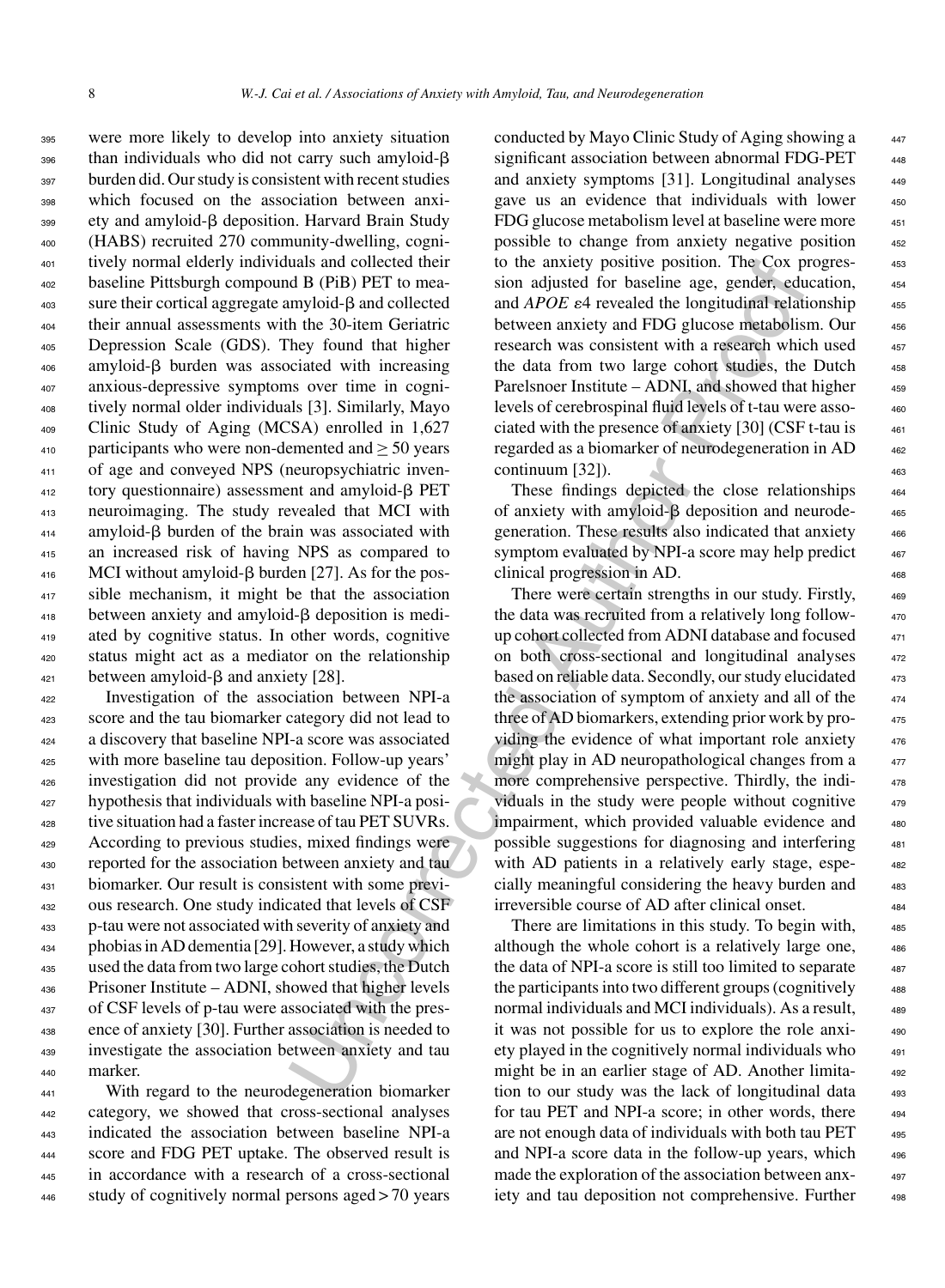<sup>499</sup> investigation should incorporate longitudinal data in <sup>500</sup> order to determine the association between anxiety <sup>501</sup> and tau.

#### <sup>502</sup> **CONCLUSIONS**

 Our finding suggested that non-dementia pop- $_{504}$  ulation with anxiety may have higher amyloid- $\beta$  deposition and more severe neurodegeneration. MCI patients with anxiety symptom have a higher risk of developing dementia. Cognitively unimpaired eld- erly population with higher amyloid- $\beta$  deposition and more severe neurodegeneration may have a higher risk of developing anxiety. To sum up, our  $_{511}$  study supports that amyloid- $\beta$  deposition and neu- rodegeneration may interact with anxiety symptoms in non-dementia elderly. Among MCI individuals, diagnosis of anxiety may help provide a possible indi- cation of progression from MCI to dementia. Also, early detection of AD pathology and approaches taken may help slow down the anxiety symptom from aggravating.

#### <sup>519</sup> **ACKNOWLEDGMENTS**

 This study was supported by grants from the National Key R&D Program of China (2018YFC 1314702), Shanghai Municipal Science and Tech- nology Major Project (No.2018SHZDZX01) and ZHANGJIANG LAB, Tianqiao and Chrissy Chen Institute, and the State Key Laboratory of Neuro- biology and Frontiers Center for Brain Science of Ministry of Education, Fudan University.

 Data collection and sharing for this project was funded by the Alzheimer's Disease Neuroimaging Initiative (ADNI) (National Institutes of Health Grant U01 AG024904) and DOD ADNI (Department of Defense award number W81XWH-12-2-0012). Data used in the preparation for this article were derived from the ADNI database [\(http://adni.loni.usc.edu/\)](http://adni.loni.usc.edu/). The authors express appreciation to contributors of ADNI database. ADNI is funded by the National Institute on Aging, the National Institute of Biomed- ical Imaging and Bioengineering, and through generous contributions from the following: AbbVie, Alzheimer's Association; Alzheimer's Drug Discov- ery Foundation; Araclon Biotech; BioClinica, Inc.; Biogen; Bristol-Myers Squibb Company; CereSpir, Inc.; Cogstate; Eisai Inc.; Elan Pharmaceuticals, Inc.; Eli Lilly and Company; EuroImmun; F. Hoffmann-La Roche Ltd and its affiliated company Genentech,

at non-dementia pop-<br>
gies: Novaritis Pharmaceutonsa Corporation<br>
inc.; Piramal Imaging; Servier; Takeda Pharmaceutonsa Corporation<br>
and Corporation Ferometical Corporation (Figure 2)<br>
inclusions are alternative score con Inc.; Fujirebio; GE Healthcare; IXICO Ltd.; Janssen 546 Alzheimer Immunotherapy Research & Develop- 547 ment, LLC.; Johnson & Johnson Pharmaceutical 548 Research & Development LLC.; Lumosity; Lund-<br>549 beck; Merck & Co., Inc.; Meso Scale Diagnostics,  $\frac{550}{250}$ LLC.; NeuroRx Research; Neurotrack Technolo- 551 gies; Novartis Pharmaceuticals Corporation; Pfizer 552 Inc.; Piramal Imaging; Servier; Takeda Pharmaceutical Company; and Transition Therapeutics. The 554 Canadian Institutes of Health Research is providing funds to support ADNI clinical sites in Canada. 556 Private sector contributions are facilitated by the 557 Foundation for the National Institutes of Health 558  $(\text{http://www.fnih.org})$ . The grantee organization is the  $\frac{559}{259}$ Northern California Institute for Research and Educa- 560 tion, and the study is coordinated by the Alzheimer's  $561$ Therapeutic Research Institute at the University of 562 Southern California. ADNI data are disseminated by 563 the Laboratory for Neuro Imaging at the University  $\frac{564}{564}$ of Southern California. 565

Authors' disclosures available online [\(https://](https://www.j-alz.com/manuscript-disclosures/21-0020r2) 566 www.j-alz.com/manuscript-disclosures/21-0020r2).  $567$ 

# **SUPPLEMENTARY MATERIAL** 568

The supplementary material is available in the 569 electronic version of this article: [https://dx.doi.org/](https://dx.doi.org/10.3233/JAD-210020)  $570$ 10.3233/JAD-210020. 571

# **REFERENCES** <sup>572</sup>

- [1] Jack CR, Jr., Knopman DS, Jagust WJ, Petersen RC, 573 Weiner MW, Aisen PS, Shaw LM, Vemuri P, Wiste HJ, 574 Weigand SD, Lesnick TG, Pankratz VS, Donohue MC, Tro- 575 janowski JQ (2013) Tracking pathophysiological processes 576 in Alzheimer's disease: An updated hypothetical model of 577 dynamic biomarkers. *Lancet Neurol* **12**, 207-216. <sup>578</sup>
- [2] Sperling RA, Aisen PS, Beckett LA, Bennett DA, Craft 579 S, Fagan AM, Iwatsubo T, Jack CR, Jr., Kaye J, Montine 580 TJ, Park DC, Reiman EM, Rowe CC, Siemers E, Stern Y, 581 Yaffe K, Carrillo MC, Thies B, Morrison-Bogorad M, Wagster MV, Phelps CH (2011) Toward defining the preclinical 583 stages of Alzheimer's disease: Recommendations from the 584 National Institute on Aging-Alzheimer's Association work- <sup>585</sup> groups on diagnostic guidelines for Alzheimer's disease. 586 *Alzheimers Dement* **7**, 280-292. <sup>587</sup>
- [3] Donovan NJ, Locascio JJ, Marshall GA, Gatchel J, <sup>588</sup> Hanseeuw BJ, Rentz DM, Johnson KA, Sperling RA (2018) 589 Longitudinal association of amyloid beta and anxious-<br>
<sub>590</sub> depressive symptoms in cognitively normal older adults. 591 *Am J Psychiatry* **175**, 530-537. <sup>592</sup>
- [4] Ng KP, Pascoal TA, Mathotaarachchi S, Chung CO, Benedet 593 AL, Shin M, Kang MS, Li X, Ba M, Kandiah N, Rosa-Neto 594 P, Gauthier S (2017) Neuropsychiatric symptoms predict 595 hypometabolism in preclinical Alzheimer disease. *Neurol-* 596 *ogy* **88**, 1814-1821. <sup>597</sup>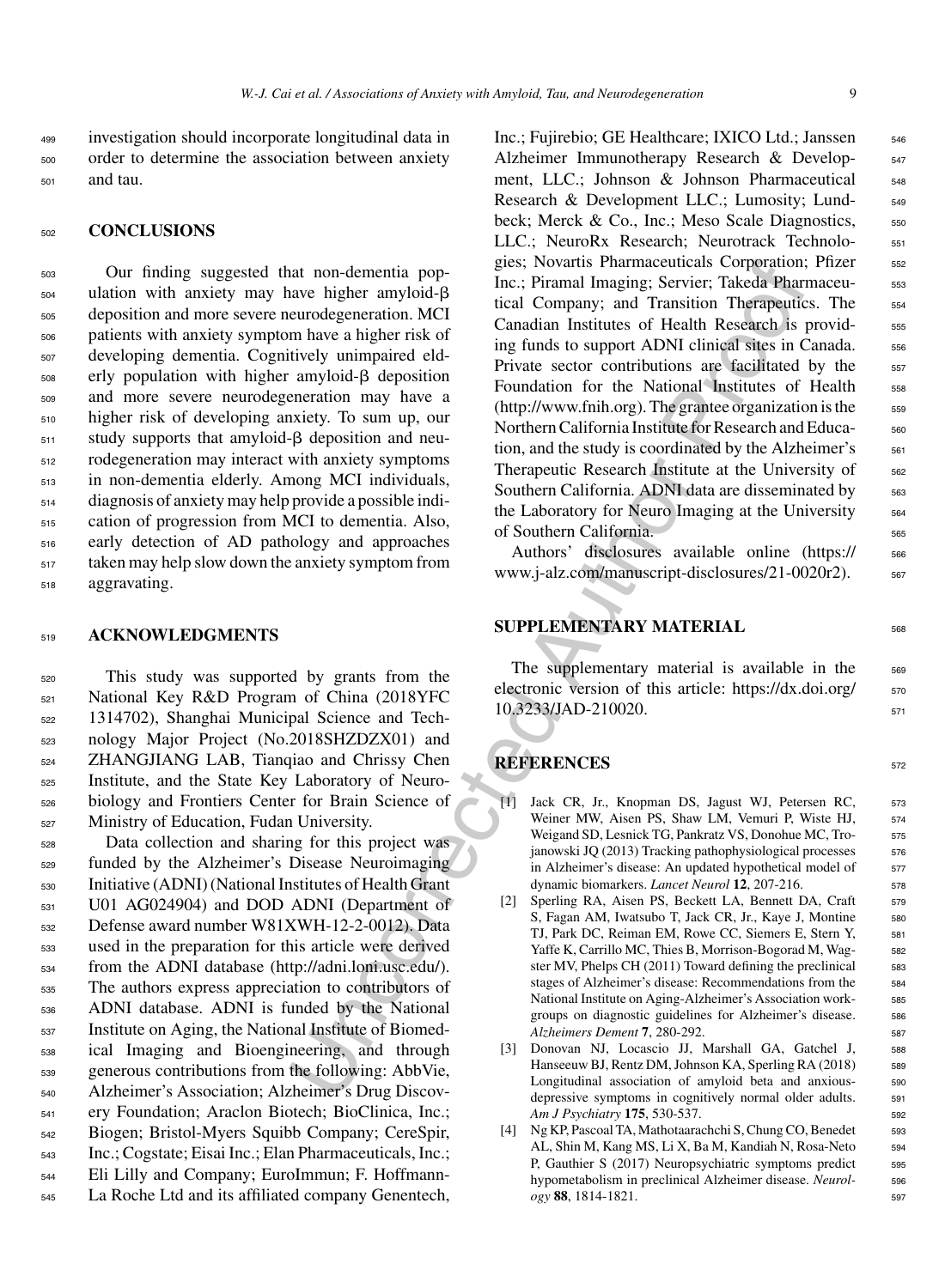- <sup>598</sup> [5] Mortby ME, Black SE, Gauthier S, Miller D, Porsteinsson <sup>599</sup> A, Smith EE, Ismail Z (2018) Dementia clinical trial impli-<sup>600</sup> cations of mild behavioral impairment. *Int Psychogeriatr* <sup>601</sup> **30**, 171-175.
- 602 [6] Becker E, Orellana Rios CL, Lahmann C, Rücker G, Bauer <sup>603</sup> J, Boeker M (2018) Anxiety as a risk factor of Alzheimer's <sup>604</sup> disease and vascular dementia. *Br J Psychiatry* **213**, 654- <sup>605</sup> 660.
- <sup>606</sup> [7] Mah L, Binns MA, Steffens DC, Alzheimer's Disease Neu-<sup>607</sup> roimaging Initiative (2015) Anxiety symptoms in amnestic <sup>608</sup> mild cognitive impairment are associated with medial tem-<sup>609</sup> poral atrophy and predict conversion to Alzheimer disease. <sup>610</sup> *Am J Geriatr Psychiatry* **23**, 466-476.
- 611 [8] Ehrenberg AJ, Suemoto CK, França Resende EP, Petersen <sup>612</sup> C, Leite REP, Rodriguez RD, Ferretti-Rebustini REL, You <sup>613</sup> M, Oh J, Nitrini R, Pasqualucci CA, Jacob-Filho W, Kramer <sup>614</sup> JH, Gatchel JR, Grinberg LT (2018) Neuropathologic cor-<sup>615</sup> relates of psychiatric symptoms in Alzheimer's disease. *J* <sup>616</sup> *Alzheimers Dis* **66**, 115-126.
- <sup>617</sup> [9] Ramakers IH, Verhey FR, Scheltens P, Hampel H, Soininen <sup>618</sup> H, Aalten P, Rikkert MO, Verbeek MM, Spiru L, Blennow <sup>619</sup> K, Trojanowski JQ, Shaw LM, Visser PJ, Alzheimer's Dis-<sup>620</sup> ease Neuroimaging Initiative and DESCRIPA Investigators <sup>621</sup> (2013) Anxiety is related to Alzheimer cerebrospinal fluid <sup>622</sup> markers in subjects with mild cognitive impairment.*Psychol* <sup>623</sup> *Med* **43**, 911-920.
- <sup>624</sup> [10] Krell-Roesch J, Lowe VJ, Neureiter J, Pink A, Roberts RO, <sup>625</sup> Mielke MM, Vemuri P, Stokin GB, Christianson TJ, Jack <sup>626</sup> CR, Knopman DS, Boeve BF, Kremers WK, Petersen RC, <sup>627</sup> Geda YE (2018) Depressive and anxiety symptoms and cor-<sup>628</sup> tical amyloid deposition among cognitively normal elderly <sup>629</sup> persons: The Mayo Clinic Study of Aging.*Int Psychogeriatr* <sup>630</sup> **30**, 245-251.
- <sup>631</sup> [11] Lussier FZ, Pascoal TA, Chamoun M, Therriault J, Tissot <sup>632</sup> C, Savard M, Kang MS, Mathotaarachchi S, Benedet AL, <sup>633</sup> Parsons M, Qureshi MNI, Thomas EM, Shin M, Dion LA, <sup>634</sup> Massarweh G, Soucy JP, Tsai IH, Vitali P, Ismail Z, Rosa-<sup>635</sup> Neto P, Gauthier S (2020) Mild behavioral impairment is <sup>636</sup> associated with beta-amyloid but not tau or neurodegener-<sup>637</sup> ation in cognitively intact elderly individuals. *Alzheimers* <sup>638</sup> *Dement* **16**, 192-199.
- <sup>639</sup> [12] Petersen RC, Doody R, Kurz A, Mohs RC, Morris JC, <sup>640</sup> Rabins PV, Ritchie K, Rossor M, Thal L, Winblad B (2001) <sup>641</sup> Current concepts in mild cognitive impairment. *Arch Neurol* <sup>642</sup> **58**, 1985-1992.
- <sup>643</sup> [13] Chang YL, Bondi MW, McEvoy LK, Fennema-Notestine <sup>644</sup> C, Salmon DP, Galasko D, Hagler DJ, Jr., Dale AM <sup>645</sup> (2011) Global clinical dementia rating of 0.5 in MCI <sup>646</sup> masks variability related to level of function. *Neurology* **76**, <sup>647</sup> 652-659.
- <sup>648</sup> [14] Cummings JL, Mega M, Gray K, Rosenberg-Thompson <sup>649</sup> S, Carusi DA, Gornbein J (1994) The Neuropsychiatric <sup>650</sup> Inventory: Comprehensive assessment of psychopathology <sup>651</sup> in dementia. *Neurology* **44**, 2308-2314.
- <sup>652</sup> [15] Ismail Z, Mortby ME (2017) Cognitive and neuropsychi-<sup>653</sup> atric screening tests in older adults. In *Mental Health and* <sup>654</sup> *Illness of the Elderly*, Chiu H, Shulman K, eds. Springer <sup>655</sup> Singapore, Singapore, pp. 1-26.
- <sup>656</sup> [16] Porter VR, Buxton WG, Fairbanks LA, Strickland T, <sup>657</sup> O'Connor SM, Rosenberg-Thompson S, Cummings JL <sup>658</sup> (2003) Frequency and characteristics of anxiety among <sup>659</sup> patients with Alzheimer's disease and related dementias. <sup>660</sup> *J Neuropsychiatry Clin Neurosci* **15**, 180-186.
- <sup>661</sup> [17] Travis Seidl JN, Massman PJ (2016) Cognitive and func-<sup>662</sup> tional correlates of NPI-Q scores and symptom clusters in

mildly demented Alzheimer patients. *Alzheimer Dis Assoc* 663 *Disord* **30**, 145-151. <sup>664</sup>

- [18] Musa G, Henríquez F, Muñoz-Neira C, Delgado C, Lillo P, 665 Slachevsky A (2017) Utility of the Neuropsychiatric Inven- 666 tory Questionnaire (NPI-Q) in the assessment of a sample  $667$ of patients with Alzheimer's disease in Chile. *Dement Neu-* <sup>668</sup> *ropsychol* 11, 129-136. 669
- [19] Mormont E, Jamart J, Jacques D (2014) Symptoms of 670 depression and anxiety after the disclosure of the diagno- <sup>671</sup> sis of Alzheimer disease. *J Geriatr Psychiatry Neurol* 27, 672 231-236. <sup>673</sup>
- [20] Burhanullah MH, Tschanz JT, Peters ME, Leoutsakos JM, <sup>674</sup> Matyi J, Lyketsos CG, Nowrangi MA, Rosenberg PB (2020) <sup>675</sup> Neuropsychiatric symptoms as risk factors for cognitive 676 decline in clinically normal older adults: The Cache County 677 Study. *Am J Geriatr Psychiatry* **28**, 64-71. <sup>678</sup>
- [21] Somme J, Fernández-Martínez M, Molano A, Zarranz JJ 679 (2013) Neuropsychiatric symptoms in amnestic mild cog- 680 nitive impairment: Increased risk and faster progression to 681 dementia. *Curr Alzheimer Res* **10**, 86-94. <sup>682</sup>
- [22] Hynninen MJ, Breitve MH, Rongve A, Aarsland D, Nord- 683 hus IH (2012) The frequency and correlates of anxiety in 684 patients with first-time diagnosed mild dementia. *Int Psy-* 685 *chogeriatr* **24**, 1771-1778. <sup>686</sup>
- [23] Joshi AD, Pontecorvo MJ, Clark CM, Carpenter AP, Jen- <sup>687</sup> nings DL, Sadowsky CH, Adler LP, Kovnat KD, Seibyl 688 JP, Arora A, Saha K, Burns JD, Lowrey MJ, Mintun 689 MA, Skovronsky DM (2012) Performance characteristics 690 of amyloid PET with florbetapir F 18 in patients with <sup>691</sup> alzheimer's disease and cognitively normal subjects. *J Nucl* <sup>692</sup> *Med* 53, 378-384. 693
- [24] Jack CR, Jr., Wiste HJ, Weigand SD, Therneau TM, Lowe 694 VJ, Knopman DS, Gunter JL, Senjem ML, Jones DT, <sup>695</sup> Kantarci K, Machulda MM, Mielke MM, Roberts RO, 696 Vemuri P, Reyes DA, Petersen RC (2017) Defining imag- <sup>697</sup> ing biomarker cut points for brain aging and Alzheimer's 698 disease. *Alzheimers Dement* **13**, 205-216. <sup>699</sup>
- [25] Jack CR, Jr., Wiste HJ, Therneau TM, Weigand SD, Knop- 700 man DS, Mielke MM, Lowe VJ, Vemuri P, Machulda 701 MM, Schwarz CG, Gunter JL, Senjem ML, Graff-Radford 702 J, Jones DT, Roberts RO, Rocca WA, Petersen RC 703 (2019) Associations of amyloid, tau, and neurodegenera- <sup>704</sup> tion biomarker profiles with rates of memory decline among  $\qquad 705$ individuals without dementia. *JAMA* **321**, 2316-2325. <sup>706</sup>
- [26] Landau SM, Harvey D, Madison CM, Reiman EM, Fos- <sup>707</sup> ter NL, Aisen PS, Petersen RC, Shaw LM, Trojanowski 708 JQ, Jack CR, Jr., Weiner MW, Jagust WJ (2010) Compar- <sup>709</sup> ing predictors of conversion and decline in mild cognitive  $\frac{710}{200}$ impairment. *Neurology* **75**, 230-238. <sup>711</sup>
- C, Athelmar's Disease Neu Contents<br>in the depression and ancient of the diseable and account and account and account of the state of the state of the state of the state of the state of the state of the state of the state [27] Krell-Roesch J, Vassilaki M, Mielke MM, Kremers WK, 712 Lowe VJ, Vemuri P, Machulda MM, Christianson TJ, Syr- 713 janen JA, Stokin GB, Butler LM, Traber M, Jack CR, 714 Jr., Knopman DS, Roberts RO, Petersen RC, Geda YE 715 (2019) Cortical β-amyloid burden, neuropsychiatric symp-<br>
716 toms, and cognitive status: The Mayo Clinic Study of Aging. 717 *Transl Psychiatry* **9**, 123. <sup>718</sup>
	- [28] Banning LCP, Ramakers I, Deckers K, Verhey FRJ, Aal- 719 ten P (2019) Affective symptoms and  $AT(N)$  biomarkers  $720$ in mild cognitive impairment and Alzheimer's disease: A 721 systematic literature review. *Neurosci Biobehav Rev* 107, 722 346-359. <sup>723</sup>
	- [29] Engelborghs S, Maertens K, Vloeberghs E, Aerts T, Somers 724 N, Mariën P, De Deyn PP (2006) Neuropsychological and  $\frac{725}{6}$ behavioural correlates of CSF biomarkers in dementia. *Neu-* <sup>726</sup> *rochem Int* **48**, 286-295. 727